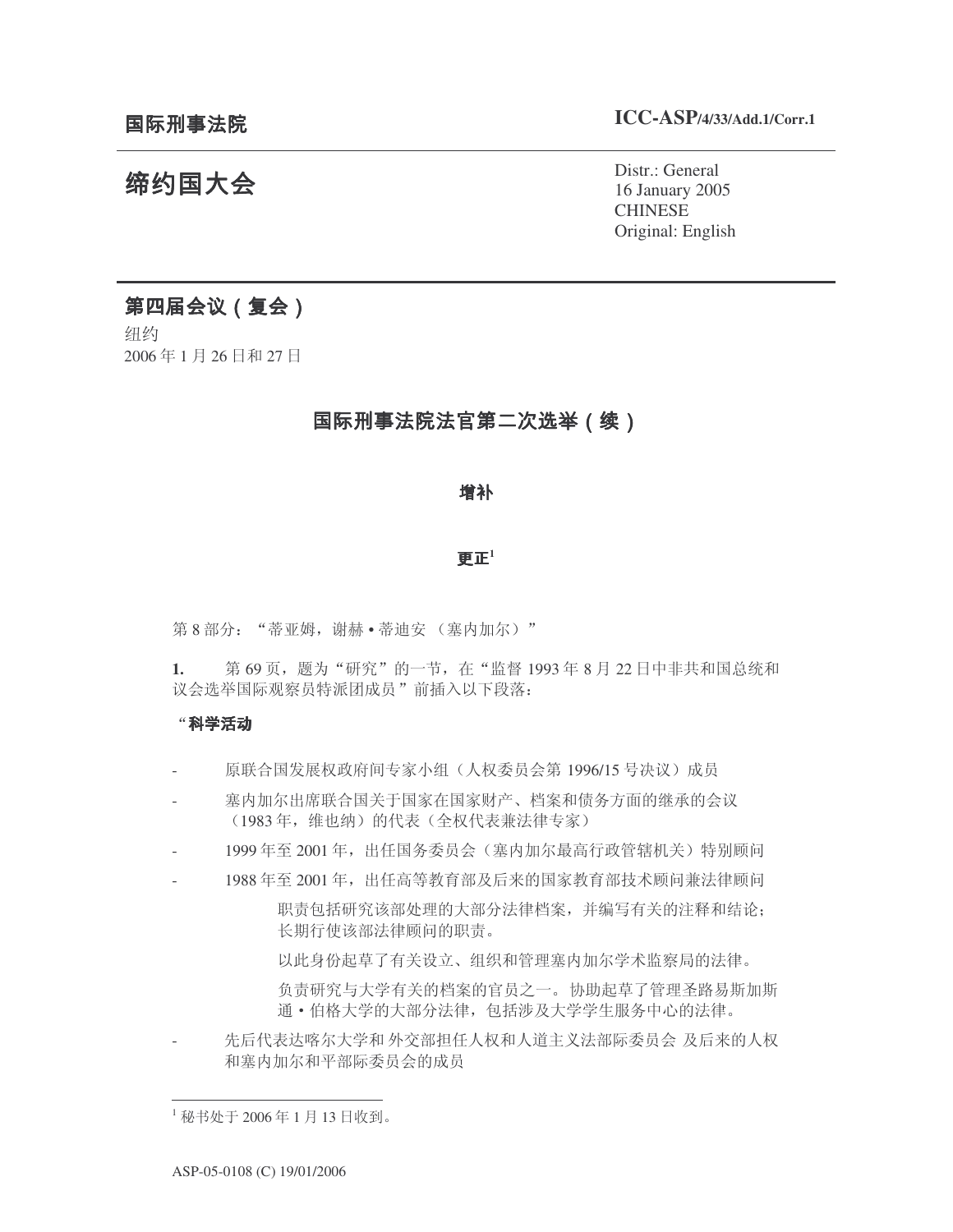这个委员会负责协调国家的所有人权活动。它编写国家提交联合国各人 权条约机构、非洲人权和人民权利委员会以及要求了解塞内加尔人权状 况的所有其他机构和国家的报告。

代表外交部担任全国人权和国际人道主义法协商委员会的成员。

塞内加尔人权委员会的前专家成员。

这是一个独立的、基础广泛的组织,其成员资格对所有民间团体开放,它研究 寒内加尔的立法与人权状况并提出意见、咨询和建议。"

2. 第71页, 在题为"参加国际会议和谈判"一节的结尾处, 加上"国际海底管理 局第十一届会议, 2005年8月15-26日, 牙买加金斯敦"。

3. 第71页, 在题为"学术和行政职务"一节开始处, 加上"自 2001 年起, 外交 部法律和领事事务处处长"。

4. 第71页,题为"学术和行政职务"一节,在"达喀尔大学非洲法律和经济学教 师协会会长"一句中,将"会长"改为"前会长"。

5. 第 72 页,题为"学术和行政职务"一节,在"Marcelin Obou Abie 先生提交 的……博士论文评审员委员会成员和助理督导……"一段之后,加上以下段落:

"Seydou Nourou Tall 先生提交的题为'Théories et réalités du Droit international humanitaire: contribution à l'étude de l'application du droit des conflits armés en Afrique noire contemporaine'的博士论文考试委员会成员, 达喀尔 谢赫 • 安 塔• 迪奧普大学法律和政治系, 答辩日期 2001 年 1 月 4 日。"

6. 第72页, 题为"学术和行政职务"一节结尾处, 将"和平与国家和谐"改为 "国家和平与和谐"。

7. 第72页, "出版物"一节的"书籍"小节, 将

*- "Les Etats et la violence: Guerres de libération nationale et conflits armés internes*, Diplomatic Conference on the Reaffirmation and Development of International Humanitarian Law Applicable in Armed Conflicts" 替换成:

- "*Les Etats et la violence: Guerres de libération nationale et conflits armés internes*, Diplomatic Conference on the Reaffirmation and Development of International Humanitarian Law Applicable in Armed Conflicts, thesis for *Diplôme d'Etudes Approfondies,* University of Paris I Panthéon-Sorbonne, 709pp, 2 vols."

8. 第72页, "出版物"一节的"书籍"小节, 第6和第7段<sup>2</sup>

9. 第73页, "论文、研究著作和讲话"小节, 在"De l'acte constitutif de l'Union Africaine', November 2000" 一段下面, 加上以下段落:

- "Citoyens, Etat, Développement", text of an address to the *Convention des Saint-Louisiens*, July 1991
- "Aspects juridiques de l'Institutionnel Francophone" contribution of the Senegalese State to the Chaillot summit (joint author), Dakar, November 1991.

 $2$  此处更正只适用于法文文本。